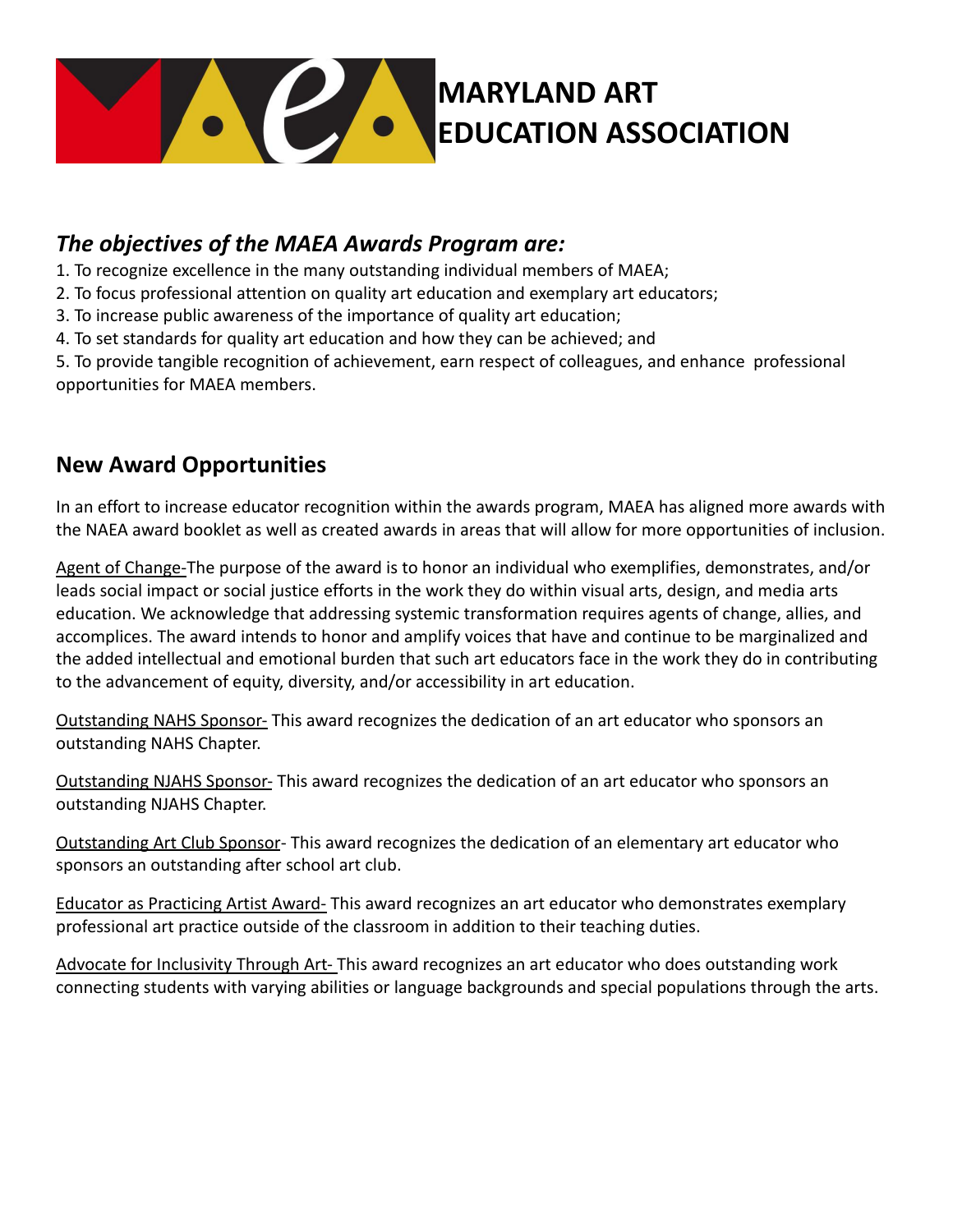

#### **District Awards**

Each Maryland District may recognize a total of 16 honorees. District art supervisors and/or administrators may submit names to MAEA for recognition at the annual MAEA award ceremony; however districts/independent schools are responsible for selecting, notifying and awarding the honoree. The categories are as follows:

\*New Award Categories\* Agent of Change Outstanding NAHS Sponsor Outstanding NJAHS Sponsor Outstanding Art Club Sponsor Educator as Practicing Artist Award Advocate for Inclusivity Through Art

Novice Art Educator – less than 5 years of teaching experience **Elementary** Middle Level Secondary

Career Art Educator – 5 or more years of teaching experience Elementary

Middle Level Secondary

Emeritus Art Educator – retired Elementary Middle Level **Secondary** 

Administrator Recognition- To recognize a school or district administrator who values and supports visual arts education.

Please complete the google [form](https://docs.google.com/forms/d/e/1FAIpQLSfAbbH7R3Ws4T_4Dx8WWC-AlPswPvj_gm0mSHkk_AZWbPmtwQ/viewform?usp=sf_link) to share with MAEA the art educators you selected. You can find the form here. Please recognize as many educators in as many categories as you are able by completing a form for each honoree.

We will recognize your selected honorees at our annual award ceremony! Please reach out to your honorees and their administrators to share the good news!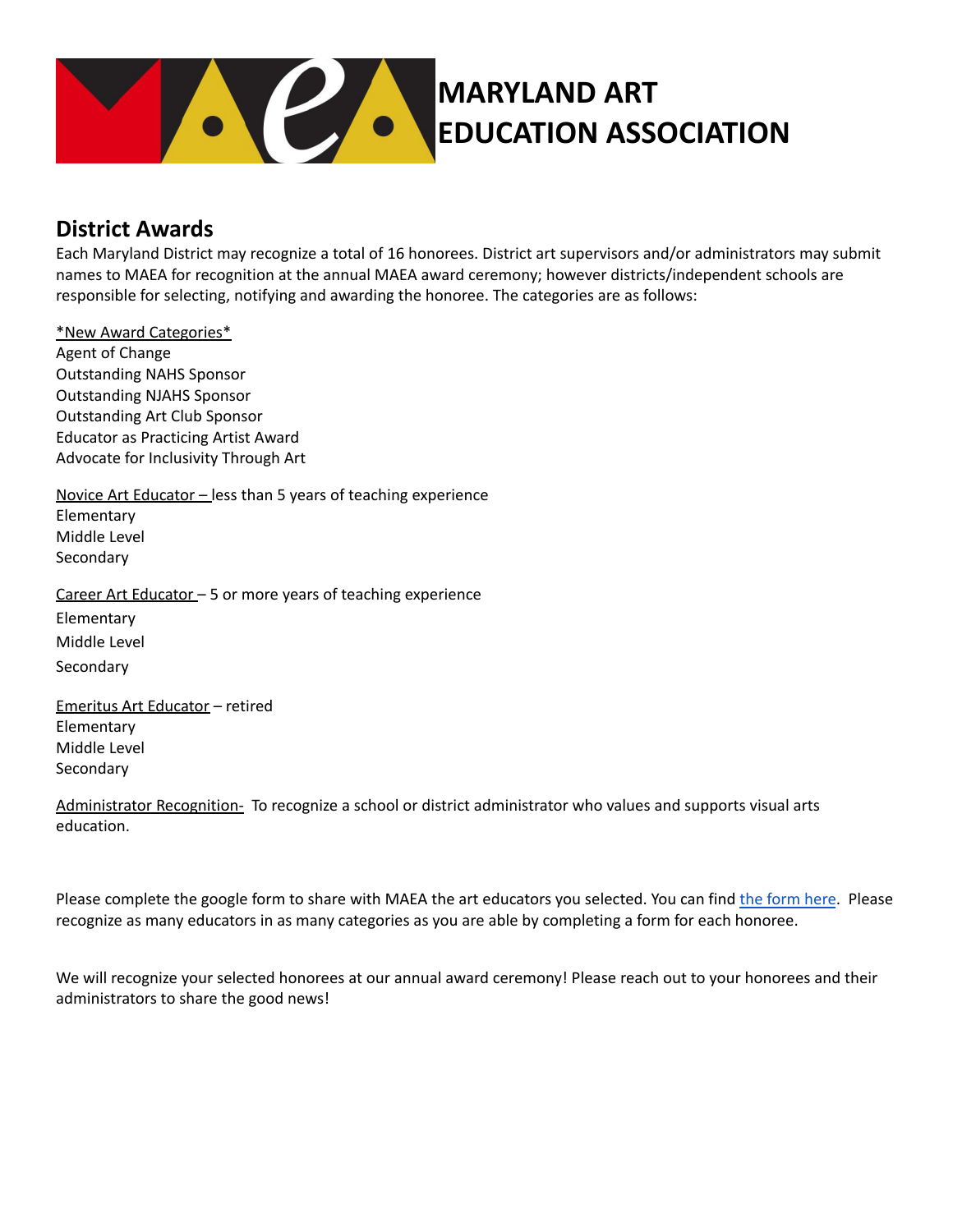

### **State Awards**

Awards Eligibility: Art Educators must be an active member of the Maryland Art Education Associate (MAEA) to be eligible for consideration.

Qualifications: To be considered for each award, a letter of nomination, a letter of support, and a photograph must be uploaded and attached to this electronic VITA form. Incomplete nominations will not be considered. Immediate family members (spouses, children, parents, siblings) may not nominate other family members for awards. Selection: The MAEA Awards Chair verifies that all nominees are eligible and that nomination information is complete. Nominations are then sorted and forwarded to the selection committee for each award. Rubrics have been created for judging the submissions for each award.

Please Note: If no nominees meet the criteria for a specific award, a recipient will not be selected.

### **State Award Categories:**

#### **\*New Award Categories\***

Agent of Change- who exemplifies, demonstrates, and/or leads social impact or social justice efforts in the work they do *within visual arts, design, and media arts education*

Outstanding NAHS Sponsor- *This award recognizes the dedication of an art educator who sponsors an outstanding NAHS Chapter.*

Outstanding NJAHS Sponsor- *This award recognizes the dedication of an art educator who sponsors an outstanding NJAHS Chapter.*

Outstanding Art Club Sponsor- T*his award recognizes the dedication of an elementary art educator who sponsors an outstanding after school art club.*

Educator as Practicing Artist Award- *This award recognizes an art educator who demonstrates exemplary professional art practice outside of the classroom in addition to their teaching duties.*

Advocate for Inclusivity Through Art- *This award recognizes an art educator who does outstanding work connecting students with varying abilities or language backgrounds and special populations through the arts.*

Elementary Art Educator -*To recognize an exemplary elementary art educator for outstanding service and achievement*

Middle Level Art Educator- *To recognize an exemplary middle school art educator for outstanding service and achievement*

Secondary Art Educator -*To recognize an exemplary high school art educator for outstanding service and achievement* Higher Education Art Educator - *To recognize an exemplary college or university art educator for outstanding service and achievement*

Museum Art Educator- *To recognize an exemplary museum art educator for outstanding service and achievement* PreService Art Educator- *To recognize excellence in student achievement in art education at the College/University level* Emeritus Art Educator - *To recognize continuous outstanding service to art education by an individual before and after retirement*

Linda Popp Leadership Award - *To recognize outstanding contributions and professional service to art education*

Please send this [google](https://docs.google.com/forms/d/e/1FAIpQLSchTZGaCyaGqf5LXrsv08rBs-seW_hAm7qMidTdqkH3U6qhBA/viewform?usp=sf_link) form and your typed nomination letter for the person you are nominating so they can **complete the required Standardized Vita.**